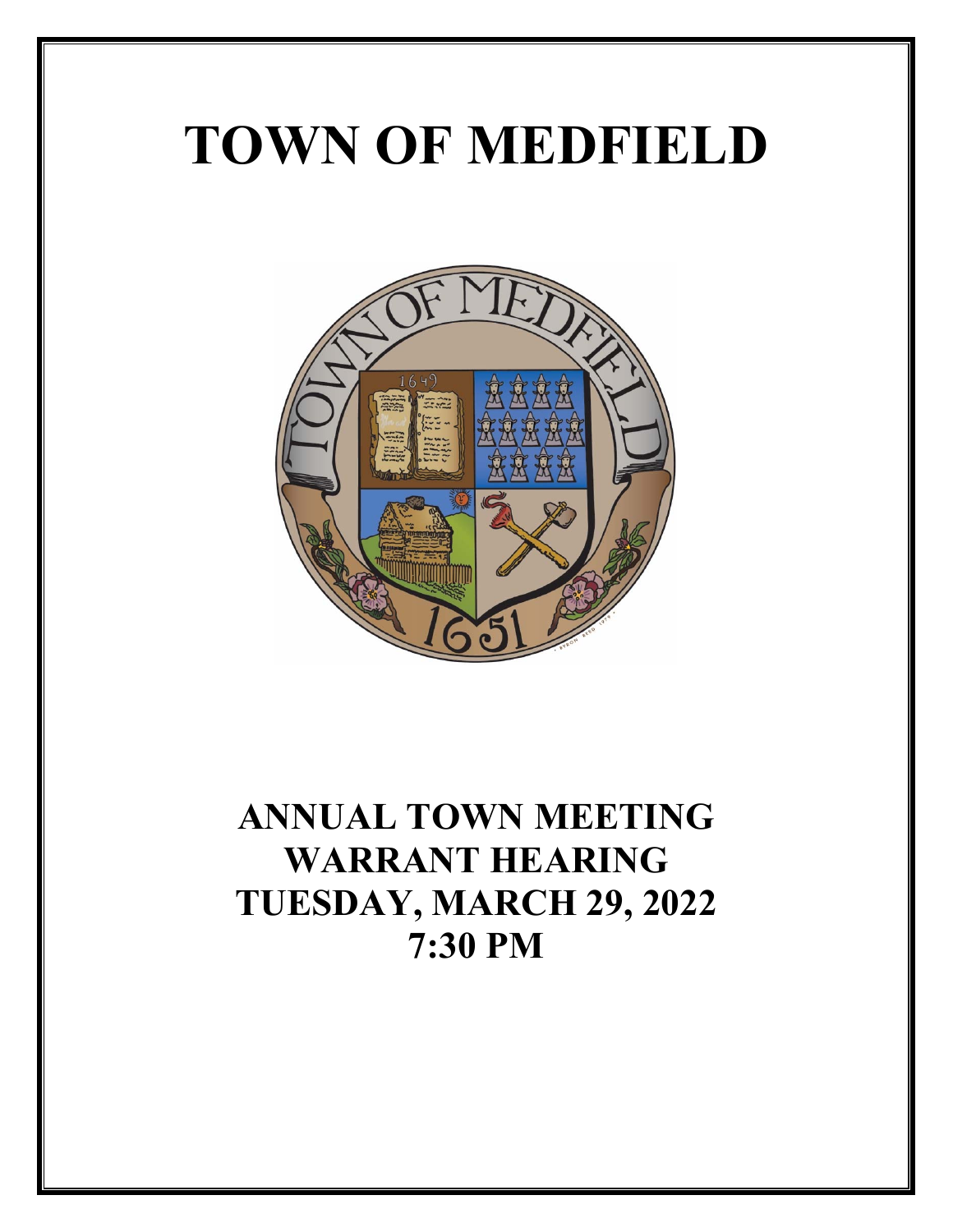

# **Warrant Committee**

| <b>Member</b>                | <b>Term Expires</b> |
|------------------------------|---------------------|
| Sharon Kingsley Tatro, Chair | 2023                |
| Amanda Hall                  | 2022                |
| Kristine Barton              | 2022                |
| Stephen D. Callahan          | 2022                |
| Jillian Rafter               | 2023                |
| <b>Jeremy Marsette</b>       | 2023                |
| Mather Edlred                | 2024                |
| <b>Robert Sliney</b>         | 2024                |
| Ed Vozella                   | 2024                |

*Appointed by Scott McDermott, Town Moderator*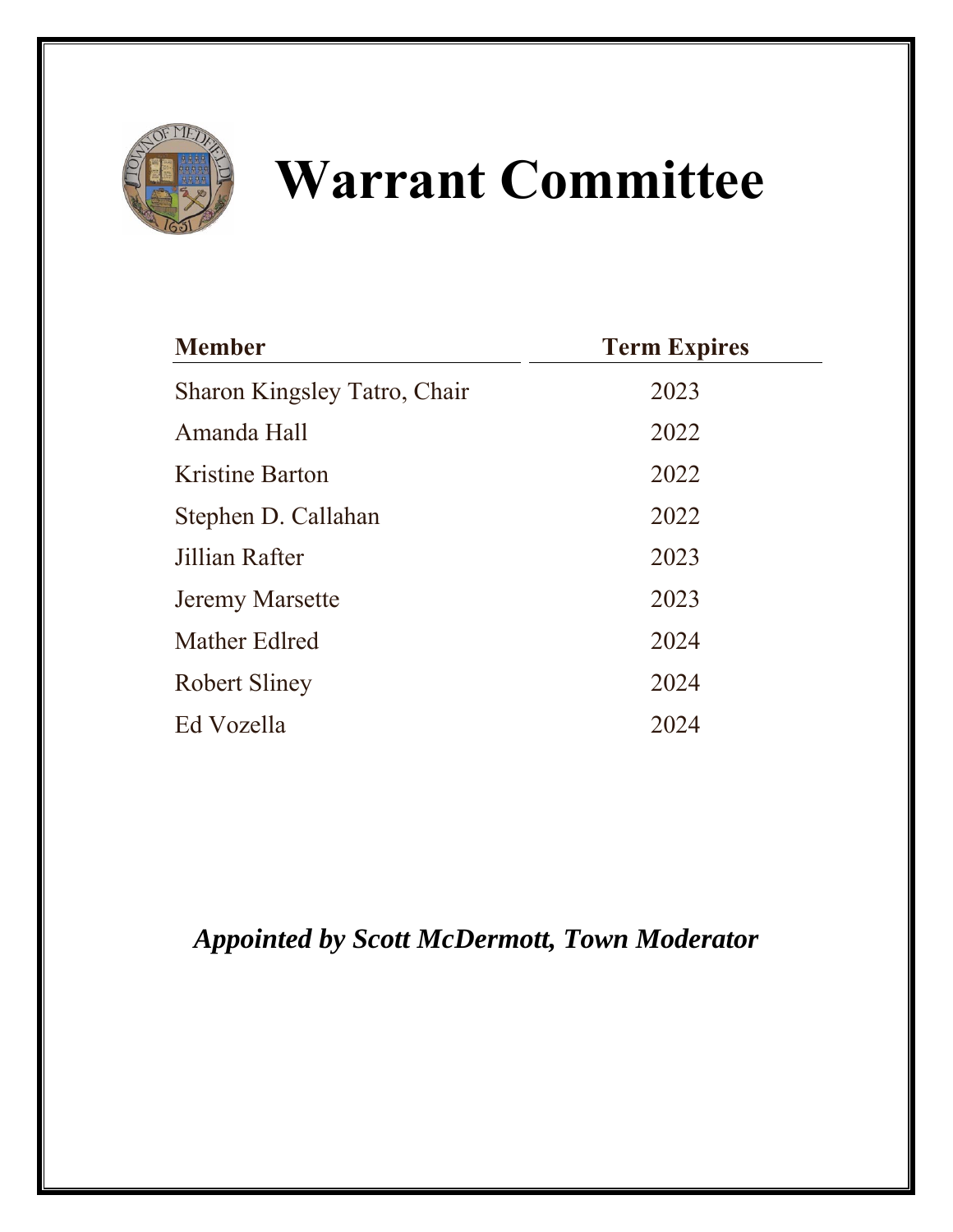| <b>Article</b> | <b>Description</b>                                                                                   | <b>Sponsor</b>                                                    |
|----------------|------------------------------------------------------------------------------------------------------|-------------------------------------------------------------------|
| $\mathbf{1}$   | <b>Accept Annual Reports</b>                                                                         | Board of Selectmen                                                |
| $\overline{2}$ | Perpetual Care                                                                                       | <b>Cemetery Commissioners</b>                                     |
| 3              | <b>Revolving Funds</b>                                                                               | Board of Selectmen                                                |
| $\overline{4}$ | PEG Access and Cable Related Funds                                                                   | Board of Selectmen                                                |
| 5              | <b>Elected Official Compensation</b>                                                                 | Board of Selectmen                                                |
| 6              | Personnel Administration Plan                                                                        | Board of Selectmen                                                |
| $\tau$         | FY2023 Operating Budget                                                                              | Board of Selectmen                                                |
| 8              | Transfer additional funds into the Municipal Buildings<br><b>Stabilization Fund</b>                  | Board of Selectmen                                                |
| 9              | Appropriate funds from the Municipal Buildings<br>Stabilization Fund for facilities capital projects | <b>Capital Budget Committee</b>                                   |
| 10             | Transfer funds into the Capital Stabilization Fund                                                   | Board of Selectmen                                                |
| 11             | FY2023 Capital Budget                                                                                | <b>Capital Budget Committee</b>                                   |
| 12             | FY2023 Water and Sewer Enterprise Fund Budgets                                                       | Board of Water and Sewerage                                       |
| 13             | Prior Year Bills                                                                                     | Board of Selectmen                                                |
| 14             | New School Building Committee Bylaw                                                                  | <b>School Building Committee</b><br><b>Bylaw Review Committee</b> |
| 15             | Amend Town Charter to Change the Name of the Board<br>of Selectmen to Select Board                   | Board of Selectmen/Board of<br>Selectmen Name Change<br>Committee |
| 16             | Amend Zoning Table of Use Regulations to include<br>food pantries                                    | Planning Board                                                    |
| 17             | Amend Zoning Map (update Zoning Map)                                                                 | Planning Board                                                    |
| 18             | Appropriate funds for an Elementary School Feasibility<br>Study                                      | <b>Board of Selectmen</b>                                         |
| 19             | Open Space Plan                                                                                      | Conservation Commission/Land<br>Use                               |

# **2022 Annual Town Meeting Warrant Article List**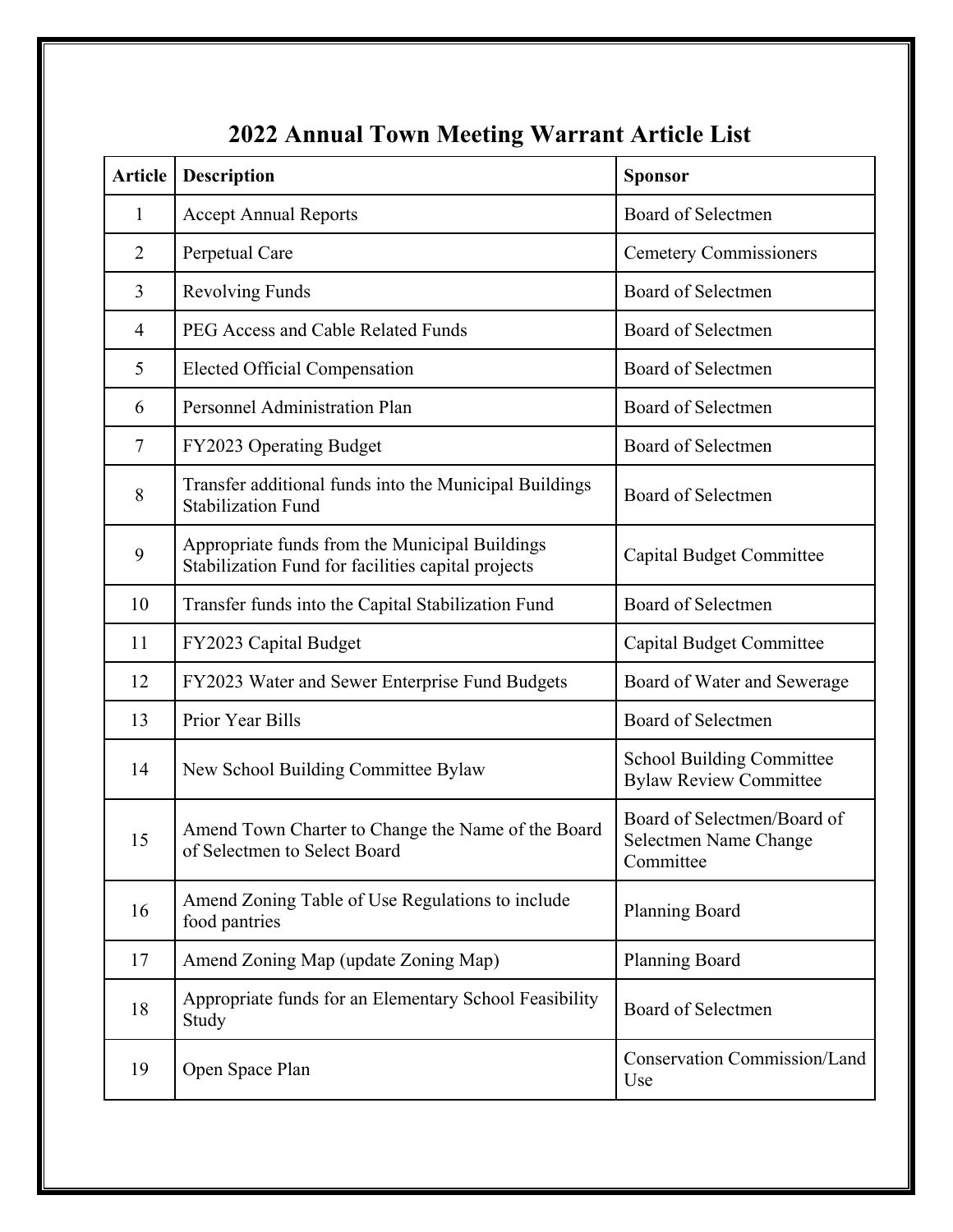| 20 | Leash Bylaw Amendment                                                                                    | Board of Selectmen                     |
|----|----------------------------------------------------------------------------------------------------------|----------------------------------------|
| 21 | Amend Existing or proposed PPBC bylaw or proposed<br>new SBC bylaw to include Public Hearing Requirement | Citizens Petition                      |
| 22 | Appropriate funds to repair a portion of the roof at the<br>Blake Middle School / High School gym        | Board of Selectmen/School<br>Committee |
|    | Free Cash                                                                                                | <b>Board of Assessors</b>              |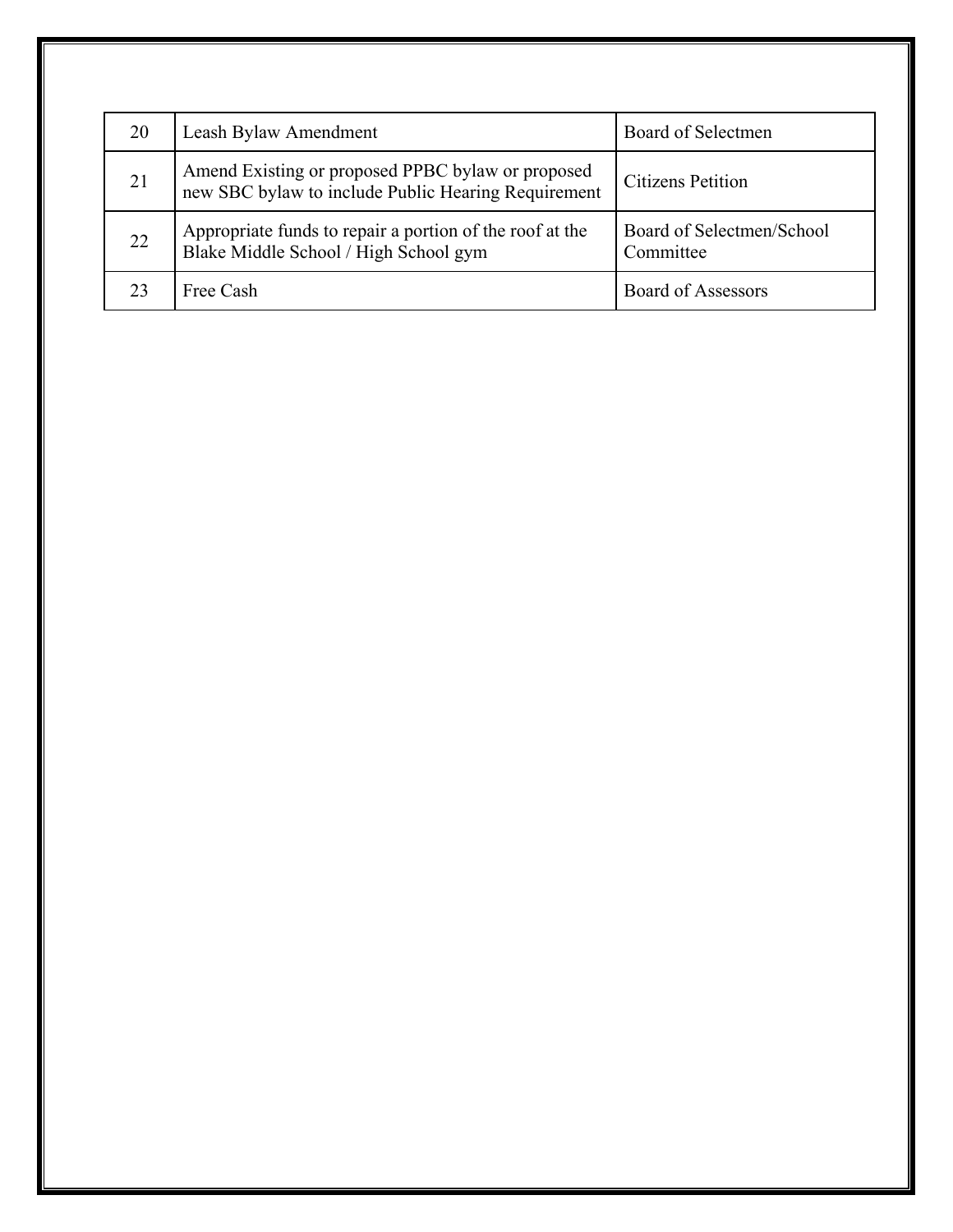# **TOWN OF MEDFIELD WARRANT FOR THE ANNUAL TOWN MEETING 2022**

On Monday, the second of May, commencing at 7:00 PM the following Articles will be acted on Amos Clark Kingsbury High, located at 88R South Street in said Medfield, viz.

**Article 1.** To see if the Town will vote to accept the reports of the several Town Officers for the past year.

# **(Board of Selectmen)**

**Article 2.** To see if the Town will vote to accept the following named sums as Perpetual Trust Funds for the care of lots in the Vine Lake Cemetery, the interest thereof as may be necessary for said care, and make a refund as follows:.

| <b>Perpetual Care 2021</b>         |          |  |  |  |  |  |
|------------------------------------|----------|--|--|--|--|--|
| Robert & Betsy Conlon              | 750.00   |  |  |  |  |  |
| Lee DeSorgher Jr & Patricia Fuller | 750.00   |  |  |  |  |  |
| Ryan P. O'Rourke                   | 600.00   |  |  |  |  |  |
| Donna M Gavaghan                   | 600.00   |  |  |  |  |  |
| Nancy A Hall & Raymond J Starr     | 600.00   |  |  |  |  |  |
| Eugene & Dorothy Pineo             | 750.00   |  |  |  |  |  |
| Wendell & Nancy Pineo              | 750.00   |  |  |  |  |  |
| Lisa Barrett                       | 3,000.00 |  |  |  |  |  |
| David & Ann Lautz                  | 3,000.00 |  |  |  |  |  |
| David & Ann Lautz                  | 3,000.00 |  |  |  |  |  |
| John V. & Dorothy E. Cooney        | 3,000.00 |  |  |  |  |  |
| Kathleen Menard-Murray             | 750.00   |  |  |  |  |  |
| William & Cornelia McVicar         | 750.00   |  |  |  |  |  |
| Joseph A Ouellette                 | 3,000.00 |  |  |  |  |  |
| George & Margaret Gray             | 3,000.00 |  |  |  |  |  |
| Michael Harman                     | 3,000.00 |  |  |  |  |  |
| Obiajulu A Aduba                   | 3,000.00 |  |  |  |  |  |
| Shehu Polikseni                    | 3,000.00 |  |  |  |  |  |
| Elena Klimtchuk & Sergei Cher      | 750.00   |  |  |  |  |  |
| Joseph Opiela                      | 3,000.00 |  |  |  |  |  |
| Elena Klimtchuk & Sergei Cher      | 750.00   |  |  |  |  |  |
| Allessandro & Rosemarie Girolamo   | 600.00   |  |  |  |  |  |
| Eric Ludwig                        | 3,000.00 |  |  |  |  |  |
| Lorraine A. Lipsett                | 3,000.00 |  |  |  |  |  |
| John & Barbara O'Sullivan          | 600.00   |  |  |  |  |  |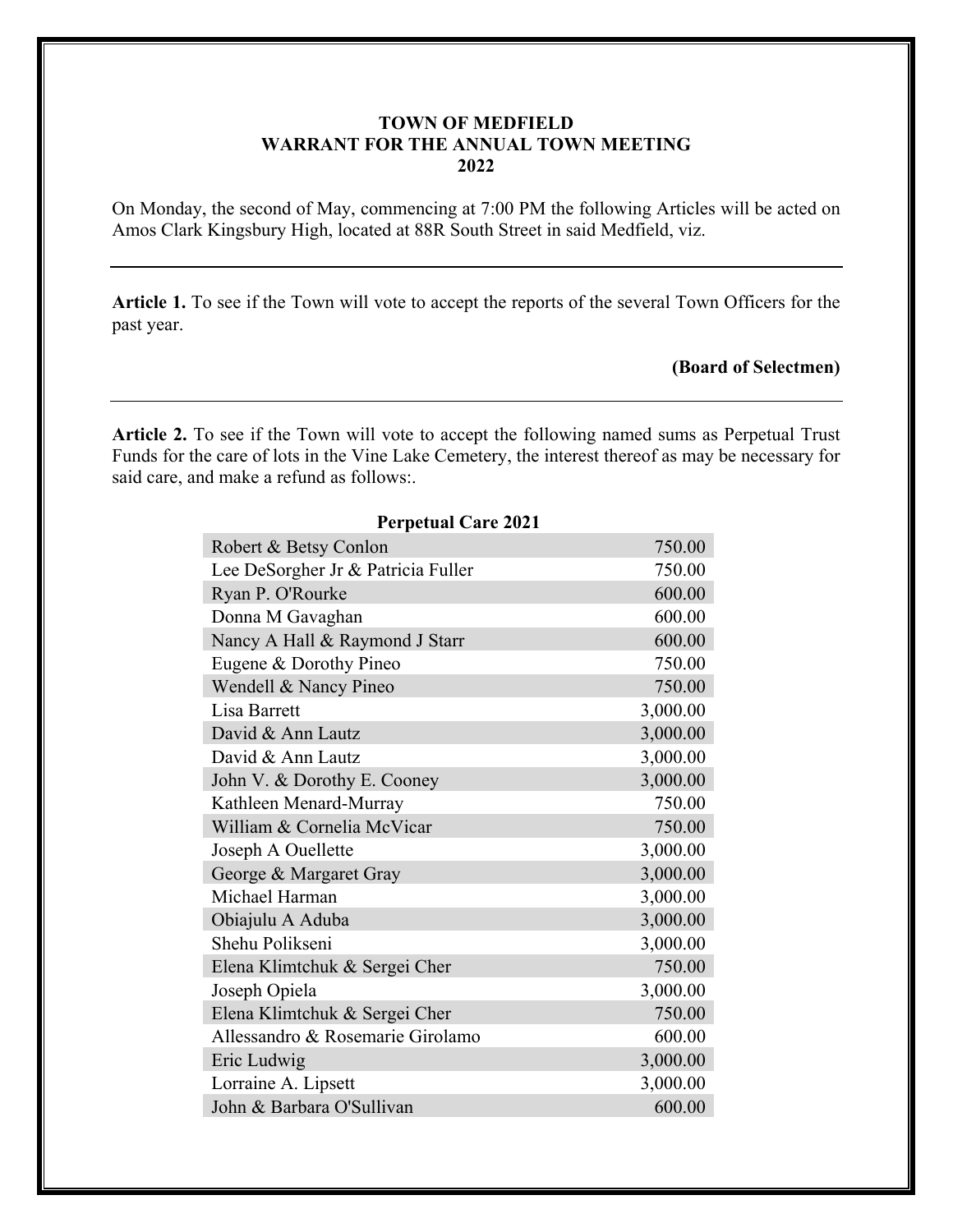| <b>Robert Pray</b>   |              | 1,500.00  |
|----------------------|--------------|-----------|
| Frans Weterrings     |              | 3,000.00  |
| Lorraine Lee         |              | 1,500.00  |
| Michael Hallett      |              | 3,000.00  |
| Kenneth C. Heavy     |              | 3,000.00  |
| Alan & Lorraine Paul |              | 3,000.00  |
| George Mathis        |              | 3,000.00  |
| Maryann Bouchard     |              | 3,000.00  |
|                      | <b>Total</b> | 66,000.00 |

Refund in the amount of \$2,000 to Richard and Myrna Denton for the return of 10 lots to the Town.

Total transfer to the Perpetual Care Trust Fund: \$64,000.00

Or do or act anything in relation thereto.

# **(Cemetery Commissioners)**

**Article 3.** To see if the Town will vote to set Expenditure Limits for M.G.L. Chapter 44, §53E ½ Revolving Funds established under the Code of the Town of Medfield, Chapter 117 Departmental Revolving Funds for Fiscal Year 2023, as follows:

| <b>Section</b> |                                                        | <b>Amount</b> |
|----------------|--------------------------------------------------------|---------------|
| 5.1            | Fire Alarm Revolving Fund                              | \$10,000      |
| 5.2            | Ambulance Revolving Fund                               | 35,000        |
| 5.3            | Advanced Life Support Revolving Fund                   | 300,000       |
| 5.4            | Community Gardens Revolving Fund                       | 3,000         |
| 5.5            | CENTER at Medfield Building Maintenance Revolving Fund | 2,000         |
| 5.6            | Library Revolving Fund                                 | 5,000         |
| 5.7            | Respite Care Revolving Fund                            | 75,000        |
| 5.8            | Transfer Station Recycling Revolving Fund              | 10,000        |
| 5.9            | Former State Hospital Revolving Fund                   | 100,000       |
|                | Total                                                  | \$540,000     |

Or do or act anything in relation thereto.

# **(Board of Selectmen)**

**Article 4.** To see if the Town will vote to appropriate a sum of money from the Public, Educational, and Governmental (PEG) Access and Cable Related Fund to Medfield TV for the purpose of providing local cable access services, equipment, and programming for the Town of Medfield, or do or act anything in relation thereto.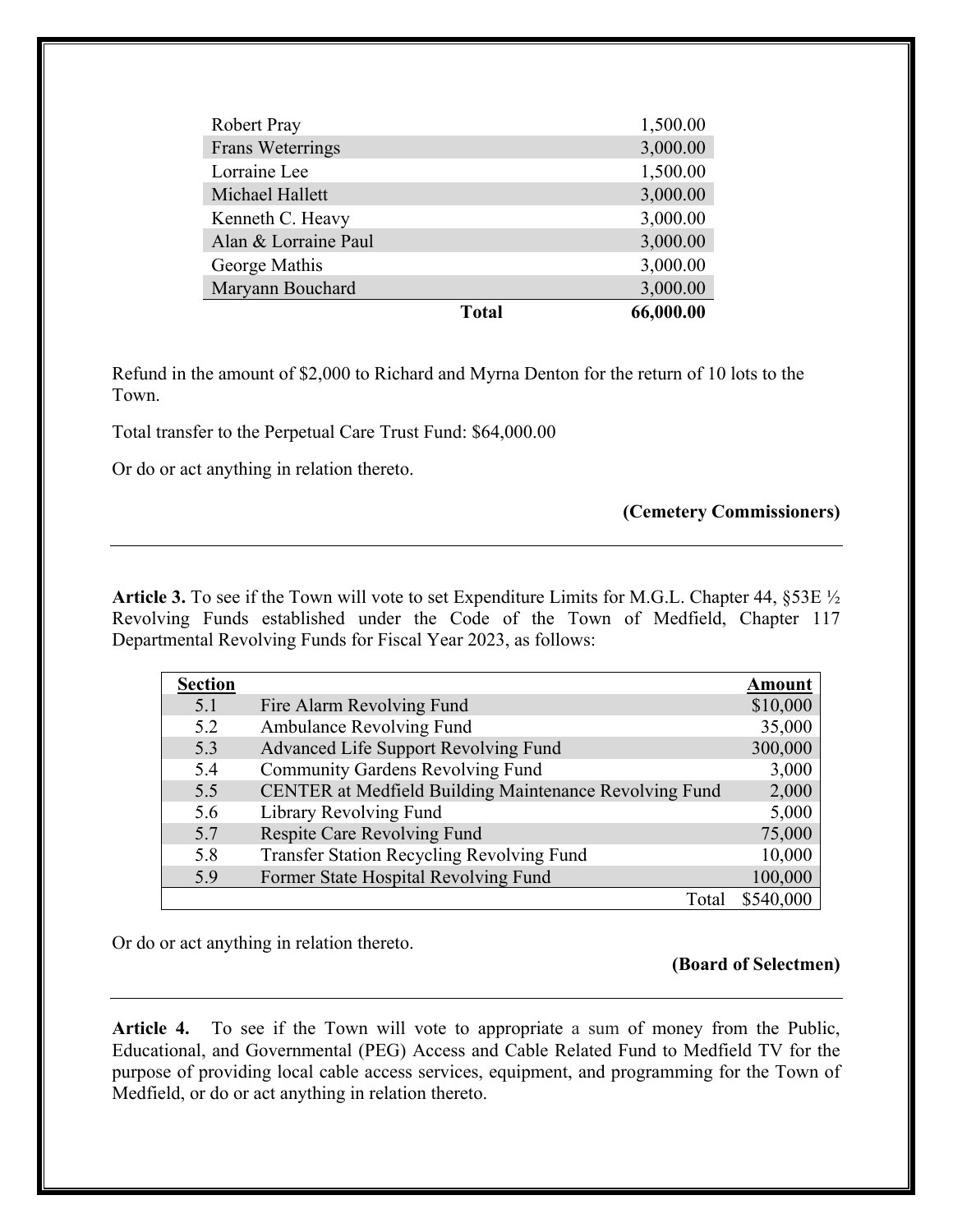**Article 5.** To see if the Town will vote to fix the salary and compensation of the following elected officers: Moderator, Town Clerk, Selectmen, Assessors, School Committee, Trustees of the Public Library, Park and Recreation Commissioners, Planning Board, Housing Authority, and Trust Fund Commissioners, or do or act anything in relation thereto.

| <b>Officer</b>           | <b>Present Salary</b> | <b>Warrant Committee</b> |
|--------------------------|-----------------------|--------------------------|
|                          |                       | <b>Recommends</b>        |
| Town Clerk               | \$73,144              | \$74,607                 |
| Selectmen, Chairman      | \$900                 | \$900                    |
| Selectmen, Clerk         | \$900                 | \$900                    |
| Selectmen, Third Member  | \$900                 | \$900                    |
| Assessors, Chairman      | \$900                 | \$900                    |
| Assessors, Clerk         | \$900                 | \$900                    |
| Assessors, Third Member  | \$900                 | \$900                    |
| Moderator                |                       |                          |
| Housing Authority        | 0                     |                          |
| <b>School Committee</b>  | 0                     |                          |
| <b>Library Trustees</b>  |                       |                          |
| <b>Planning Board</b>    | 0                     |                          |
| Park and Recreation      | 0                     |                          |
| Commissioner             |                       |                          |
| Trust Fund Commissioners | 0                     |                          |

# **(Board of Selectmen)**

**Article 6.** To see if the Town will vote to amend the Personnel Administration Plan and Classification of Positions and Pay Schedule, effective July 1, 2022, as set out in the warrant, or do or act anything in relation thereto.

# **PERSONNEL ADMINISTRATION PLAN CLASSIFICATION OF POSITIONS AND PAY SCHEDULE**

### **Police Department as per Collective Bargaining Agreement**

| <b>Sergeants</b> |            |            |            |                              |                              |
|------------------|------------|------------|------------|------------------------------|------------------------------|
|                  | Step 1     | Step 2     | Step 3     | Step 4<br>$(15 \text{ Yrs})$ | Step 5<br>$(20 \text{ Yrs})$ |
| 7/1/2020         | \$1,386.57 | \$1,429.45 | \$1,480.74 |                              |                              |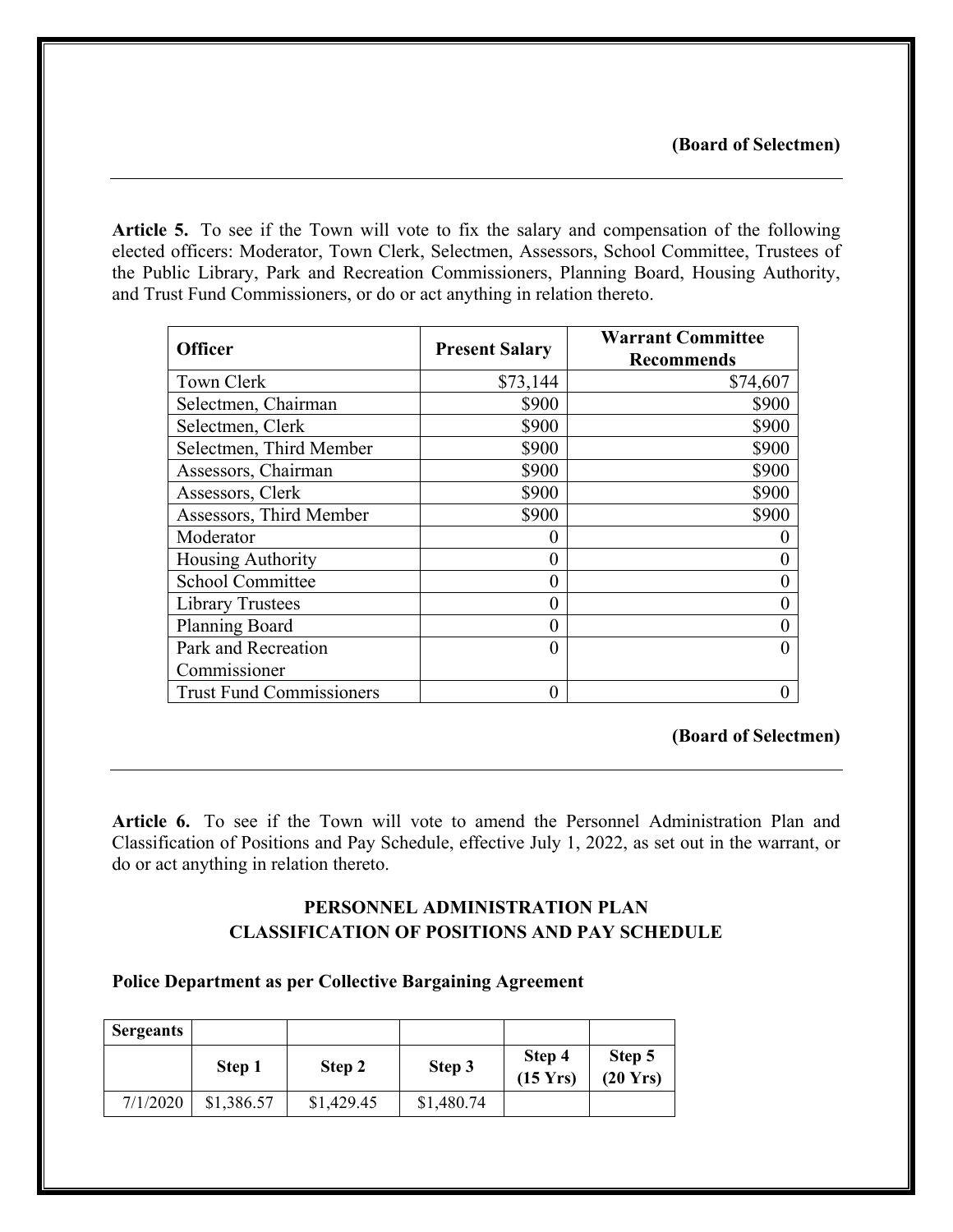| bi weekly | \$2,773.14 | \$2,858.90 | \$2,961.49 |                                       |  |
|-----------|------------|------------|------------|---------------------------------------|--|
|           |            |            |            |                                       |  |
| 7/1/2021  | \$1,414.30 | \$1,458.04 | \$1,510.35 | $\vert$ \$1,529.58 $\vert$ \$1,558.42 |  |
| bi weekly | \$2,828.60 | \$2,916.08 | \$3,020.71 | $\frac{$3,059.16}{\$3,116.84}$        |  |

| Police<br><b>Officer</b> | Step 1     | Step 2     | Step 3     | Step 4     | Step 5     | Step 6     | Step 7<br>$(15 \text{ Yrs})$ | Step 8<br>(20 Yrs) |
|--------------------------|------------|------------|------------|------------|------------|------------|------------------------------|--------------------|
| 7/1/2020                 | \$1,068.57 | \$1,103.63 | \$1,135.69 | \$1,170.81 | \$1,207.01 | \$1,244.35 |                              |                    |
| bi weekly                | \$2,137.14 | \$2,203.26 | \$2,271.38 | \$2,341.61 | \$2,414.01 | \$2,488.70 |                              |                    |
|                          |            |            |            |            |            |            |                              |                    |
| 7/1/2021                 | \$1,089.94 | \$1,125.70 | \$1,158.40 | \$1,194.23 | \$1,231.15 | \$1,269.24 | \$1,288.47                   | \$1,317.32         |
| bi weekly                | \$2,179.88 | \$2,251.41 | \$2,316.81 | \$2,388.45 | \$2,462.30 | \$2,538.47 | \$2,576.94                   | \$2,634.64         |

# **Fire Department as per Collective Bargaining Agreement**

| <b>FF/EMT</b> | Step 1  | Step 2            | Step 3                 | Step 4  | Step $5 \mid$                                                               | Step 6 | Step 7                        | Step 8 |
|---------------|---------|-------------------|------------------------|---------|-----------------------------------------------------------------------------|--------|-------------------------------|--------|
| 7/1/2022      | \$27.65 |                   |                        |         | $\vert$ \$28.45   \$29.22   \$30.08   \$30.92   \$31.84   \$32.70   \$33.63 |        |                               |        |
| 7/1/2023      | \$28.43 |                   |                        |         | $\vert$ \$29.26 \ \$30.06 \ \$30.94 \ \$31.81 \ \$32.75 \ \$33.64 \ \$34.60 |        |                               |        |
| 7/1/2024      | \$29.25 | $\frac{$30.10}{}$ | $\frac{1}{2}$ \$ 30.92 | \$31.82 | $$32.72$ $$33.69$                                                           |        | $\parallel$ \$34.61 \ \$35.59 |        |

| <b>FF/AEMT</b> | Step 1  | Step 2                 | Step 3  | Step 4  | Step 5                                                               | Step 6  | Step 7                 | Step 8  |
|----------------|---------|------------------------|---------|---------|----------------------------------------------------------------------|---------|------------------------|---------|
| 7/1/2022       | \$28.57 | $\frac{8}{29.37}$      | \$30.14 |         | $\vert$ \$31.00   \$31.84   \$32.76   \$33.62                        |         |                        | \$34.55 |
| 7/1/2023       | \$29.35 | $\frac{1}{2}$ \$ 30.18 |         |         | $$30.98 \mid $31.86 \mid $32.73 \mid $33.67 \mid $34.56 \mid $35.52$ |         |                        |         |
| 7/1/2024       | \$30.17 | \$31.02                | \$31.84 | \$32.74 | \$33.64                                                              | \$34.61 | $\frac{1}{2}$ \$ 35.53 | \$36.51 |

| <b>FF/MEDIC</b> | Step 1  | Step 2  | Step 3         | Step 4 | Step 5 | Step 6                                                                                                    | Step 7 | Step 8 |
|-----------------|---------|---------|----------------|--------|--------|-----------------------------------------------------------------------------------------------------------|--------|--------|
| 7/1/2022        | \$30.17 | \$30.97 | $\sqrt{31.74}$ |        |        | $\vert$ \$32.60   \$33.44   \$34.36   \$35.22   \$36.15                                                   |        |        |
| 7/1/2023        |         |         |                |        |        | $\frac{1}{2}$ \$30.95 \ \ \$31.78 \ \ \$32.58 \ \ \$33.46 \ \ \$34.33 \ \ \$35.27 \ \ \$36.16 \ \ \$37.12 |        |        |
| 7/1/2024        | \$31.77 | \$32.62 | \$33.44        |        |        | $\vert$ \$34.34   \$35.24   \$36.21   \$37.13   \$38.11                                                   |        |        |

| <b>CAPT/EMT</b> | Step 1  | Step 2  | Step 3                                                | Step 4  | Step 5            | Step 6                 |
|-----------------|---------|---------|-------------------------------------------------------|---------|-------------------|------------------------|
| 7/1/2022        | \$36.14 | \$36.83 | $\$37.53$                                             | \$38.25 | $\frac{8}{38.99}$ | \$39.74                |
| 7/1/2023        | \$37.19 |         | $$37.90 \;   \; $38.62 \;   \; $39.36 \;   \; $40.11$ |         |                   | $\frac{1}{2}$ \$ 40.89 |
| 7/1/2024        | \$38.26 | \$38.99 | \$39.74                                               | \$40.50 | \$41.28           | \$42.07                |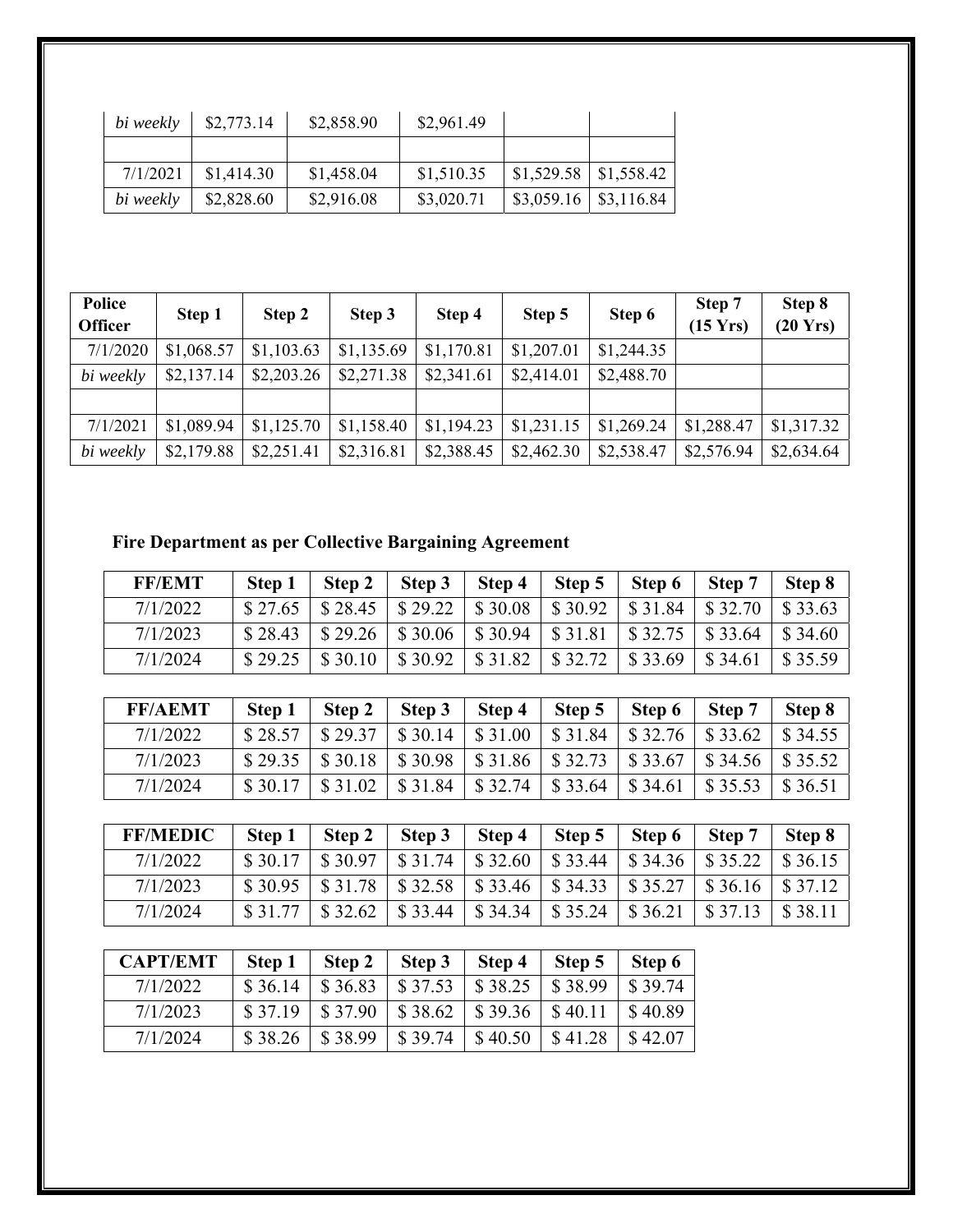| CAPT/AEMT   Step 1   Step 2   Step 3   Step 4   Step 5   Step 6 |                                                                         |  |  |  |
|-----------------------------------------------------------------|-------------------------------------------------------------------------|--|--|--|
| 7/1/2022                                                        | $\vert$ \$ 37.06   \$ 37.75   \$ 38.45   \$ 39.17   \$ 39.91   \$ 40.66 |  |  |  |
| 7/1/2023                                                        | $\vert$ \$38.11   \$38.82   \$39.54   \$40.28   \$41.03   \$41.81       |  |  |  |
| 7/1/2024                                                        | $\vert$ \$ 39.18   \$ 39.91   \$ 40.66   \$ 41.42   \$ 42.20   \$ 42.99 |  |  |  |

| CAPT/MEDIC   Step 1   Step 2   Step 3   Step 4 |  |                                                                                                                                                                                                                                                                                                                                                             | Step 5 Step 6 |  |
|------------------------------------------------|--|-------------------------------------------------------------------------------------------------------------------------------------------------------------------------------------------------------------------------------------------------------------------------------------------------------------------------------------------------------------|---------------|--|
| 7/1/2022                                       |  | $$38.66 \mid $39.35 \mid $40.05 \mid $40.77 \mid $41.51 \mid $42.26$                                                                                                                                                                                                                                                                                        |               |  |
| 7/1/2023                                       |  | $\frac{1}{2}$ \$39.71   \$40.42   \$41.14   \$41.88   \$42.63   \$43.41                                                                                                                                                                                                                                                                                     |               |  |
| 7/1/2024                                       |  | $\frac{$40.78 \times 41.51}{$\frac{41.51 \times 42.26}{$\frac{42.26 \times 43.02}{$\frac{43.80 \times 43.80}{$\frac{43.80 \times 44.59}{$\frac{44.59 \times 44.595}{$\frac{44.59 \times 44.595}{$\frac{44.59 \times 44.595}{$\frac{43.80 \times 44.595}{$\frac{43.80 \times 44.595}{$\frac{43.80 \times 44.595}{$\frac{43.80 \times 44.595}{$\frac{43.80 \$ |               |  |

# **Public Safety Positions**

| <b>Call FF/EMT</b> | Step 1  | <b>Step</b> | Step 3  | Step 4 | Step 5 | Step 6                         | <b>Step</b>  | Step 8 |
|--------------------|---------|-------------|---------|--------|--------|--------------------------------|--------------|--------|
|                    | \$26.12 | \$26.93     | \$27.71 |        |        | $$28.55$   $$29.41$   $$30.30$ | 1.18<br>\$31 | \$32   |

| <b>Animal Control</b>    | Step 1  |                       | Step 2   Step 3   Step 4   Step 5   Step 6   Step 7   Step 8 |         |                                              |         |         |         | Step 9             |
|--------------------------|---------|-----------------------|--------------------------------------------------------------|---------|----------------------------------------------|---------|---------|---------|--------------------|
| <b>Officer/Inspector</b> | \$23.72 | $\frac{1}{2}$ \$24.41 | \$25.06                                                      | \$25.80 | \$26.53                                      | \$27.29 | \$28.06 | \$28.85 | \$29.66            |
| <b>Asst Animal</b>       | \$2,362 | \$2,583               | \$2,801                                                      |         | $\mid$ \$3,018   \$3,242   \$3,461   \$3,629 |         |         |         | $$3,863$   \$3,940 |
| Control*                 |         |                       |                                                              |         |                                              |         |         |         |                    |
| *Annual Stipend          |         |                       |                                                              |         |                                              |         |         |         |                    |

| <b>Managerial Positions</b>                     | <b>Minimum</b> | <b>Midpoint</b> | <b>Maximum</b> |
|-------------------------------------------------|----------------|-----------------|----------------|
| <b>Grade 1</b>                                  | 56,103         | 63,117          | 70,130         |
| Children's Librarian                            |                |                 |                |
| <b>Technical Services Librarian</b>             |                |                 |                |
| Young Adult Librarian                           |                |                 |                |
| <b>Outreach Social Worker</b>                   |                |                 |                |
| <b>Conservation Agent</b>                       |                |                 |                |
| Circulation Supervisor                          |                |                 |                |
| Grade 2                                         | 61,713         | 69,427          | 77,142         |
| Assistant to the Town Administrator             |                |                 |                |
| Adult Services/Technology Senior Librarian      |                |                 |                |
| Grade 3                                         | 67,885         | 76,370          | 84,856         |
| <b>Assistant Town Accountant/Budget Analyst</b> |                |                 |                |
| IT Coordinator                                  |                |                 |                |
|                                                 |                |                 |                |
|                                                 |                |                 |                |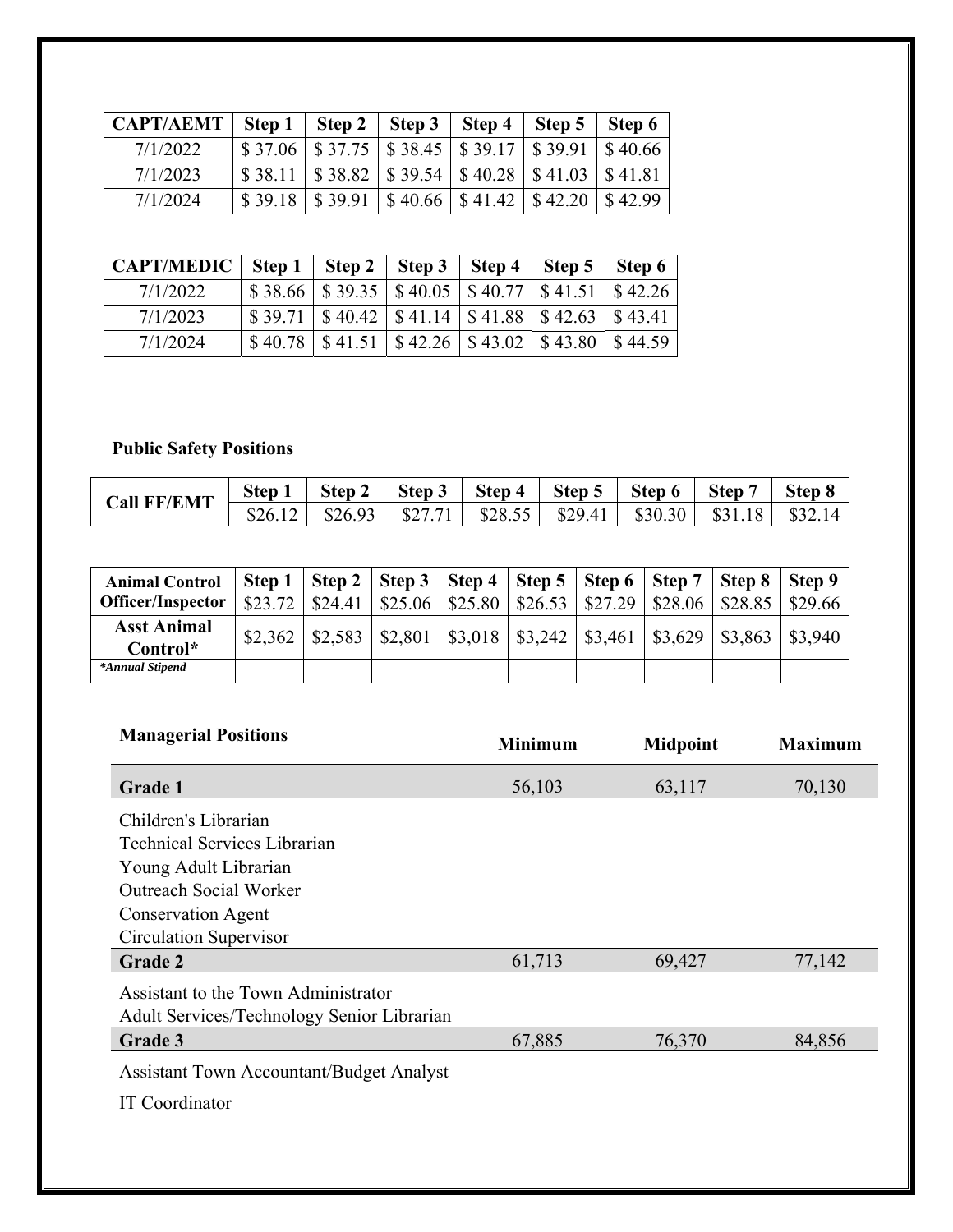| Grade 4                         | 74,674  | 84,008  | 93,342  |
|---------------------------------|---------|---------|---------|
| Council on Aging Director       |         |         |         |
| <b>Public Health Nurse</b>      |         |         |         |
| Director of Outreach            |         |         |         |
| <b>Building Commissioner</b>    |         |         |         |
| Grade 5                         | 83,634  | 94,008  | 104,544 |
| Library Director                |         |         |         |
| <b>Town Planner</b>             |         |         |         |
| Park and Recreation Director    |         |         |         |
| Grade 6                         | 93,672  | 105,380 | 117,088 |
| <b>Town Accountant</b>          |         |         |         |
| Principal Assessor              |         |         |         |
| Treasurer/Collector             |         |         |         |
| Deputy Police Chief             |         |         |         |
| Grade 7                         | 104,912 | 118,026 | 131,140 |
| <b>Asst. Town Administrator</b> |         |         |         |
| Grade 8                         | 110,788 | 132,945 | 155,103 |
| Director of Public Works        |         |         |         |

# **Hourly Paid Positions**

| 20 | \$17.84 | \$18.34 | \$18.87 | \$19.41 | \$19.97 | \$20.54 | \$21.12 | \$21.72 | \$22.35 |
|----|---------|---------|---------|---------|---------|---------|---------|---------|---------|
| 30 | \$19.62 | \$20.17 | \$20.77 | \$21.36 | \$21.96 | \$22.59 | \$23.23 | \$23.89 | \$24.55 |
| 40 | \$21.59 | \$22.18 | \$22.83 | \$23.47 | \$24.15 | \$24.83 | \$25.54 | \$26.27 | \$27.02 |
| 50 | \$23.74 | \$24.42 | \$25.12 | \$25.82 | \$26.56 | \$27.31 | \$28.09 | \$28.89 | \$29.72 |
| 60 | \$26.10 | \$26.85 | \$27.62 | \$28.41 | \$29.22 | \$30.06 | \$30.91 | \$31.79 | \$32.70 |
| 70 | \$28.45 | \$29.31 | \$30.19 | \$31.10 | \$32.02 | \$32.99 | \$33.98 | \$35.00 | \$36.04 |
| 80 | \$30.73 | \$31.64 | \$32.60 | \$33.57 | \$34.58 | \$35.61 | \$36.69 | \$37.80 | \$38.93 |
| 90 | \$33.18 | \$34.18 | \$35.21 | \$36.27 | \$37.36 | \$38.48 | \$39.65 | \$40.84 | \$42.06 |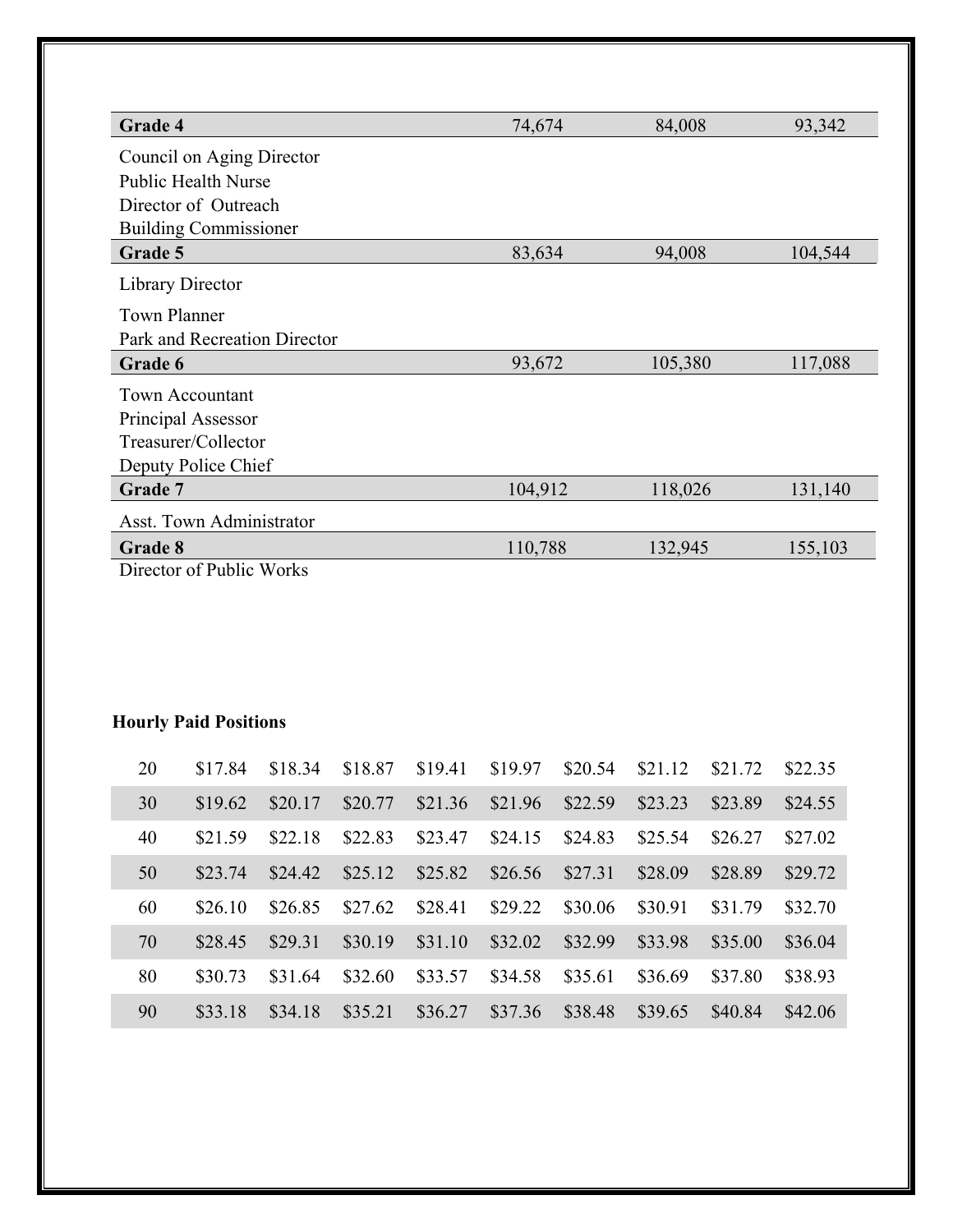| <b>Grade 20</b>                     |                                         |                               |
|-------------------------------------|-----------------------------------------|-------------------------------|
| Police Matron                       | Traffic Supervisor                      | <b>DPW Part Time Laborers</b> |
| Grade 30                            |                                         |                               |
| <b>Office Assistant</b>             | Library Technician                      | Laborer                       |
| Mini Bus Driver                     | <b>Truck Driver</b>                     |                               |
| Grade 40                            |                                         |                               |
| Senior Library Technician           | Groundskeeper I                         | Mechanic                      |
| Administrative Assistant I          | Maintenance Technician                  | Transp/Facilities Coordinator |
| Asst Adlt Svcs /Tech Librarian      | Civilian Dispatcher (Non Union)         |                               |
| Grade 50                            |                                         |                               |
| Payroll Coordinator                 | Administrative Assistant II             | <b>Volunteer Coordinator</b>  |
| Elder Outreach Worker               | <b>Equipment Operator</b>               | Water Technician              |
| Field Appraiser                     |                                         |                               |
| Grade 60                            |                                         |                               |
| <b>Administrative Assistant III</b> | Park and Recreation Program Coordinator |                               |
| Grade 70                            |                                         |                               |
| Heavy Equipment Operator            | Groundskeeper II                        | Water/WWTP Operator           |
| Tree Warden                         | Lead Mechanic                           | <b>Facilities Coordinator</b> |
| Grade 80                            |                                         |                               |
| Crew Chief                          |                                         |                               |
| <b>Grade 90</b>                     |                                         |                               |
| Highway Supervisor                  | Water Supervisor                        | <b>WWTP</b> Supervisor        |

# **SPECIAL RATE/FEE POSITIONS- PART TIME/TEMPORARY**

| Veterans Agent                 | \$30,156 | Annual |
|--------------------------------|----------|--------|
| Sealer of Weights and Measures | \$2,916  | Annual |
| Registrar                      | \$216    | Annual |
| Library Page                   | \$15     | Hourly |
| Police-Private Special Detail  | \$36.50  | Hourly |
| Tree Climber                   | \$23.89  | Hourly |
| <b>Snowplow Driver</b>         | \$30.00  | Hourly |
| <b>ON CALL FIRE</b>            |          |        |
| Deputy Chief                   | \$4,399  | Annual |
| Captain                        | \$2,640  | Annual |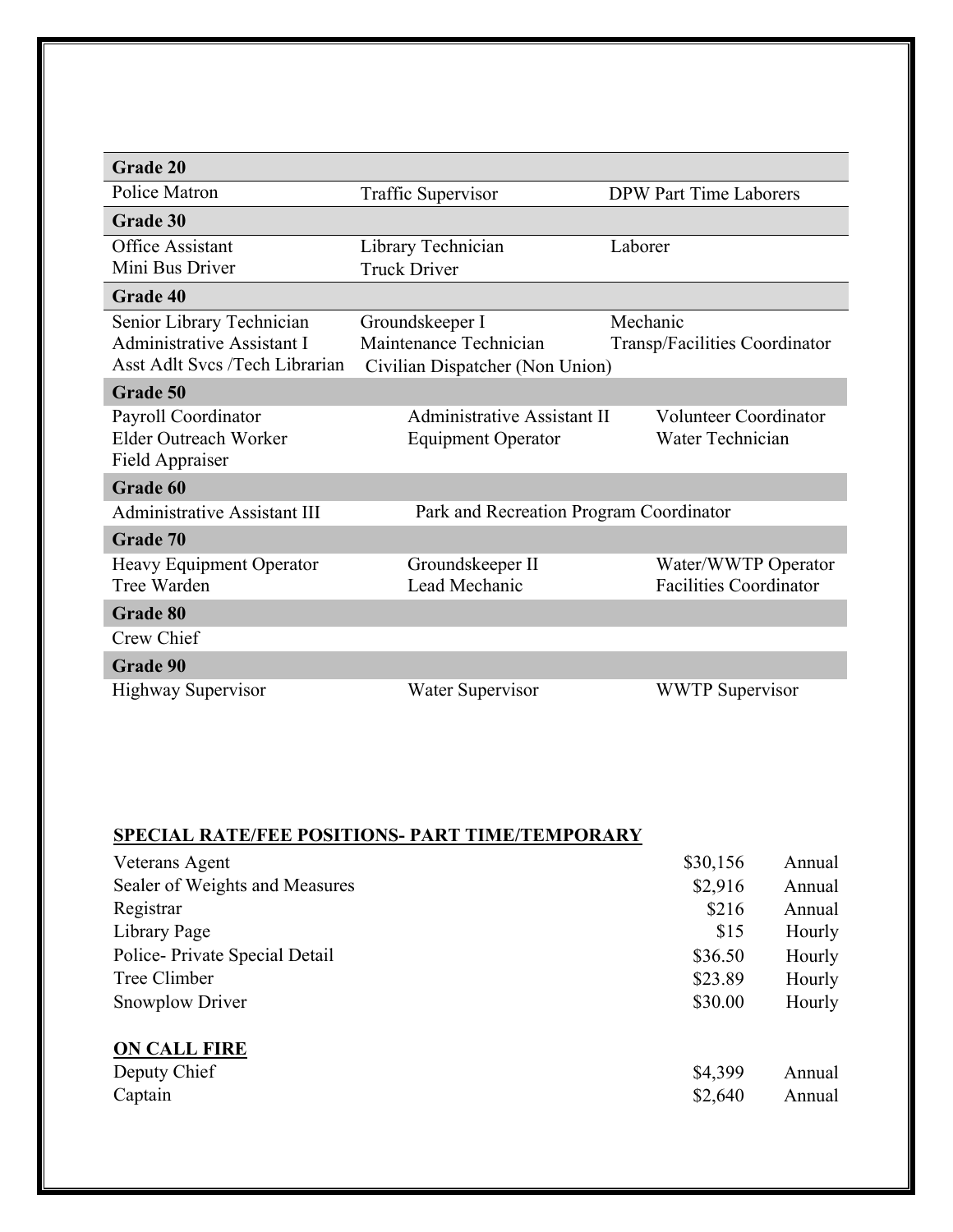| Lieutenant                                                                 | \$2,112            |        | Annual                     |
|----------------------------------------------------------------------------|--------------------|--------|----------------------------|
| <b>INSPECTORS</b><br>Inspector of Buildings<br>Asst. Building Commissioner | \$34.19<br>\$6,000 | Annual | Per Inspection             |
| <b>PARK AND RECREATION</b>                                                 |                    |        | <b>Hourly Salary Range</b> |
| Swim Pond Director                                                         | \$15               | to     | \$25                       |
| Swim Team Coach                                                            | \$15               | to     | \$22                       |
| Head Lifeguard                                                             | \$15               | to     | \$23                       |
| Lifeguard                                                                  | \$15               | to     | \$20                       |
| Water Safety Instructor                                                    | \$15               | to     | \$21                       |
| <b>Summer Camp Director</b>                                                | \$16               | to     | \$25                       |
| Summer Camp Specialist                                                     | \$15               | to     | \$24                       |
| Summer Camp Counselor                                                      | \$15               | to     | \$18                       |
| Summer Camp Jr Counselor                                                   | \$15               | to     | \$16                       |
| Program Director                                                           | \$16               | to     | \$26                       |
|                                                                            |                    | to     |                            |

# XII. HOLIDAYS: Addition of Juneteenth

# XI. VACATIONS:

| 1 year to 5 years    | 10 days |
|----------------------|---------|
| 5 years to 10 years  | 15 days |
| 10 years to 20 years | 20 days |
| 20 years and over    | 25 days |

#### **(Personnel Board)**

**Article 7.** To see if the Town will vote to raise and appropriate and/or transfer from available funds, sums of money requested by the Selectmen or any other Town Officer, Board, Commission, or Committee to defray operating expenses of the Town for the fiscal year commencing July 1, or such other sums as the Town may determine, as required by Massachusetts General Laws, Chapter 41, Section 108, or do or act anything in relation thereto.

# **(Board of Selectmen)**

**Article 8.** To see if the Town will vote to transfer a sum of money received from the Massachusetts School Building Authority for reimbursements for the Dale Street Feasibility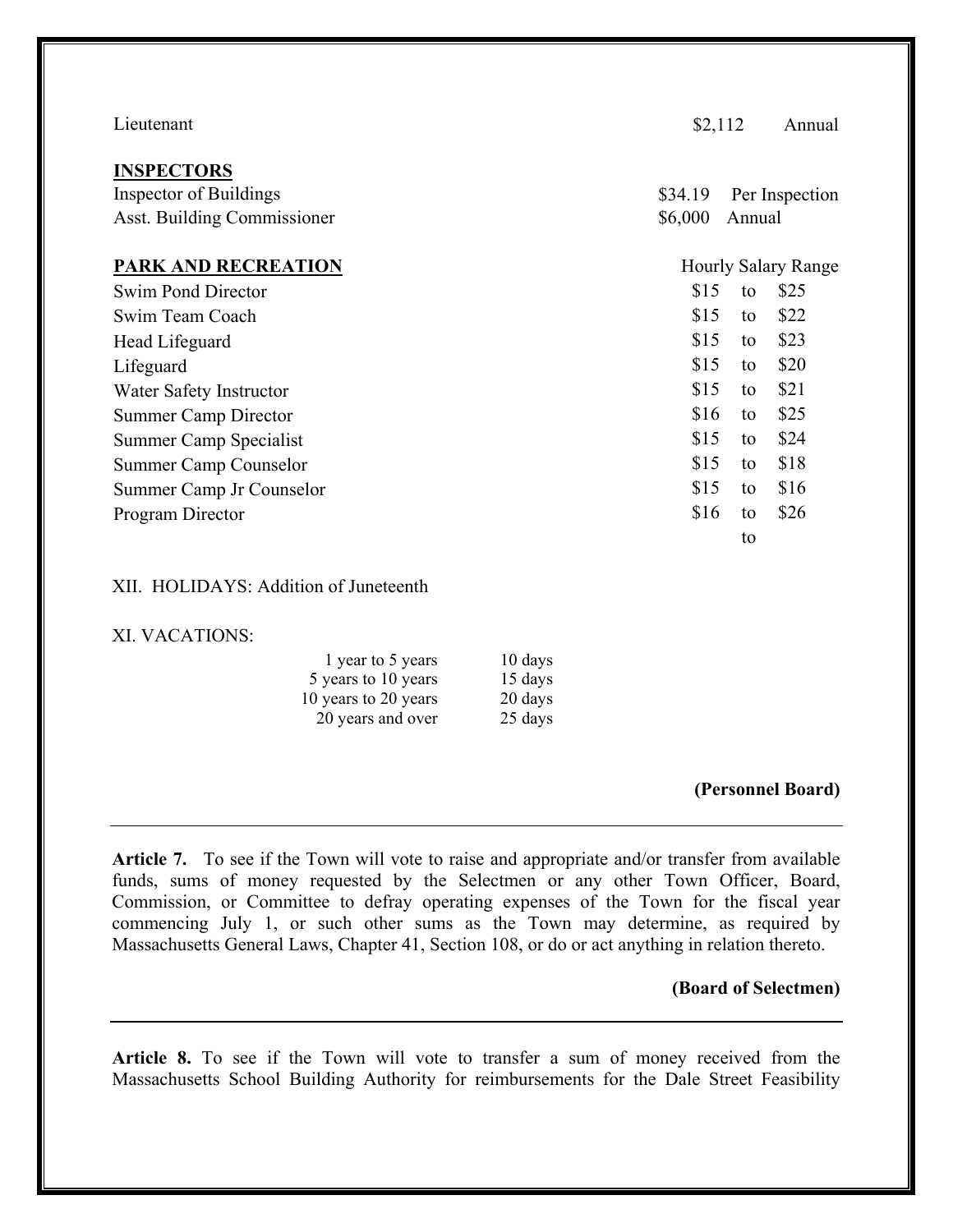Study, unexpended appropriation funds, or available funds, to the Municipal Buildings Capital Stabilization Fund or do or act anything in relation thereto

Source

| Source                                      |                | Amount       |
|---------------------------------------------|----------------|--------------|
| MSBA Reimbursements for Dale Street Project |                | \$171,882.00 |
| <b>Unexpended Appropriation Funds:</b>      |                |              |
| <b>Town Meeting Article</b>                 | General Ledger |              |
| ATM 2019 Article 11                         | 013009-590093  | \$299,627.10 |
| ATM 2019 Article 11                         | 013009-590094  | \$2,106.00   |
| ATM 2020 Article 8                          | 016309-590037  | \$75.00      |
| ATM 2020 Article 8                          | 016109-590021  | \$1,145.00   |
| ATM 2014 Article 18                         | 013009-590069  | \$2,025.00   |
| ATM 2017 Article 14                         | 016109-590014  | \$700.00     |
| <b>Total</b>                                |                | \$477,560.10 |

# **(Board of Selectmen)**

**Article 9.** To see if the Town will vote to appropriate vote to appropriate a sum of money and transfer said sum from the Municipal Buildings Capital Stabilization Fund created under Article 43 of the 2018 Annual Town Meeting for the purpose(s) and amount(s) as set out below, or do or act anything in relation thereto:

| <b>Facility</b> | Project      | Recommended Amount |
|-----------------|--------------|--------------------|
|                 | <b>Total</b> |                    |

# **(Board of Selectmen/Capital Budget Committee/School Committee/Permanent Planning and Building Committee)**

# *TWO THIRDS VOTE REQUIRED*

**Article 10.** To see if the Town will vote to raise and appropriate and/or transfer from available funds, a sum of money, into the designated Capital Stabilization Fund or do or act anything in relation thereto.

# **(Capital Budget Committee)**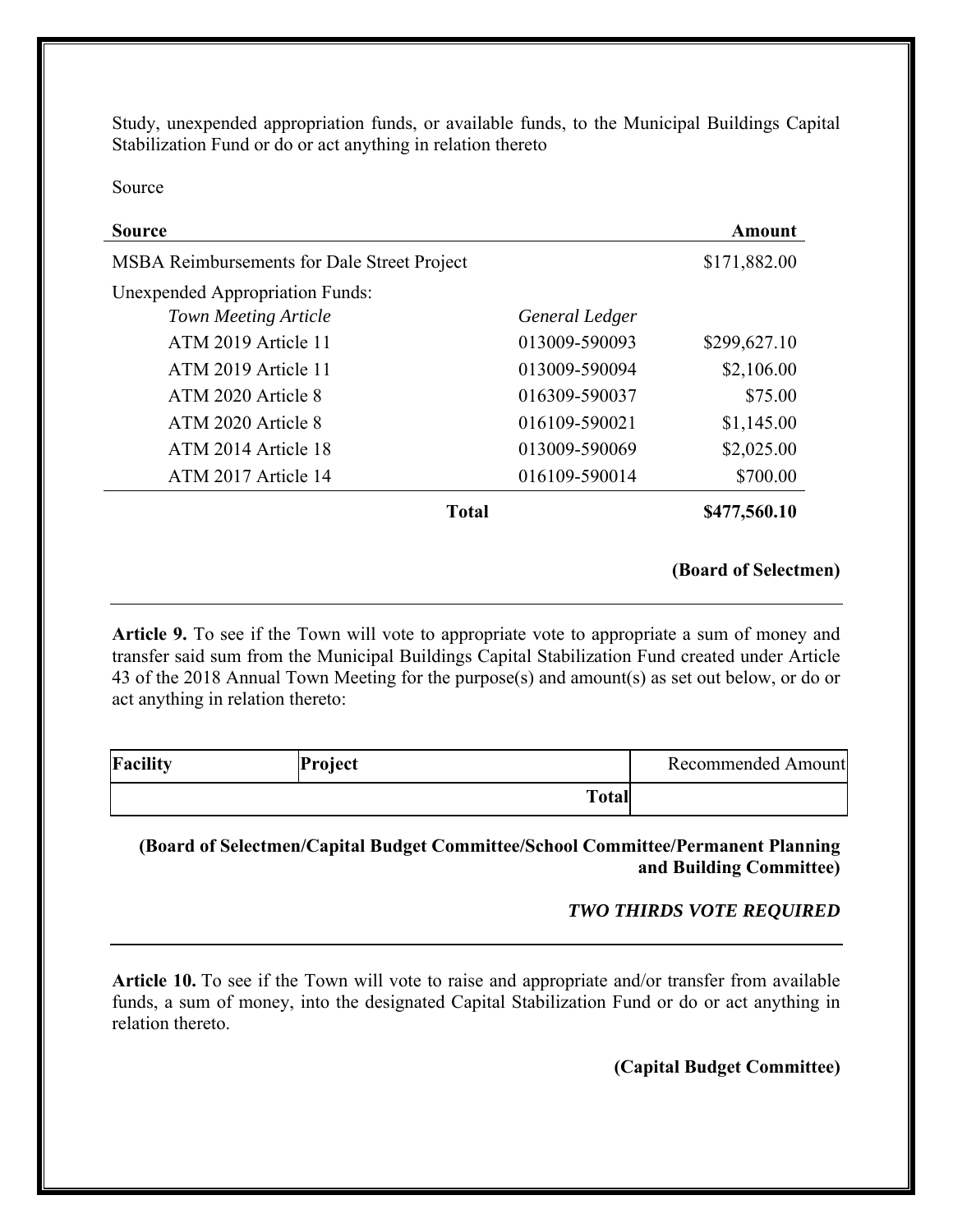**Article 11.** To see if the Town will vote to appropriate a sum of money to pay costs of the capital projects described below, including all costs incidental and related thereto; to determine whether this appropriation shall be raised by borrowing, taxes, transfers, grants and/or otherwise, or to take any other action relative thereto.

| <b>Department</b>                        | <b>Request</b>                                                                          | Recommended<br><b>Amount</b> | <b>Recommended Source</b>              |  |  |  |
|------------------------------------------|-----------------------------------------------------------------------------------------|------------------------------|----------------------------------------|--|--|--|
| Fire                                     | Lease-Purchase payment for new<br>Fire Engine (leased in Fiscal Year<br>2021)           | \$48,095                     | FY2023 Tax Levy                        |  |  |  |
| Police                                   | Lease-Purchase payment for three<br>new police vehicles (leased in<br>Fiscal Year 2021) | \$52,591                     | FY2023 Tax Levy                        |  |  |  |
| Facilities                               | Vehicle replacement                                                                     | \$45,000                     | Capital Stabilization Fund             |  |  |  |
| IT                                       | <b>School Information Technology</b>                                                    | \$300,000                    | Capital Stabilization Fund             |  |  |  |
| IT                                       | Town IT Upgrades                                                                        | \$30,000                     | Capital Stabilization Fund             |  |  |  |
| Fire                                     | Portable Radio Equipment                                                                | \$45,000                     | Capital Stabilization Fund             |  |  |  |
| Fire                                     | AED's                                                                                   | \$16,000                     | Capital Stabilization Fund             |  |  |  |
| Police                                   | Police vehicle                                                                          | \$57,000                     | Capital Stabilization Fund             |  |  |  |
| <b>DPW</b>                               | <b>Front End Loader</b>                                                                 | \$190,000                    | Capital Stabilization Fund             |  |  |  |
| <b>DPW</b>                               | <b>Skid Steer</b>                                                                       | \$100,000                    | Capital Stabilization Fund             |  |  |  |
| <b>DPW</b>                               | Ford F550                                                                               | \$88,000                     | Capital Stabilization Fund             |  |  |  |
| <b>DPW</b><br>Pavement<br>Managemen<br>t | Pavement Management and<br>Improvement projects                                         | \$185,000                    | Capital Stabilization Fund             |  |  |  |
| <b>DPW</b>                               | Landfill close out                                                                      | \$50,000                     | Capital Stabilization Fund             |  |  |  |
| Parks and<br>Recreation                  | New mower                                                                               | \$85,000                     | Parks and Recreation<br>Revolving Fund |  |  |  |
| Water                                    | Water Main Replacement Study /<br>Hydraulic Model                                       | \$100,000                    | Water Enterprise Fund<br>Free Cash     |  |  |  |
| Water                                    | Ford F350                                                                               | \$68,000                     | Water Enterprise Fund<br>Free Cash     |  |  |  |

# **FY2023 Capital Budget**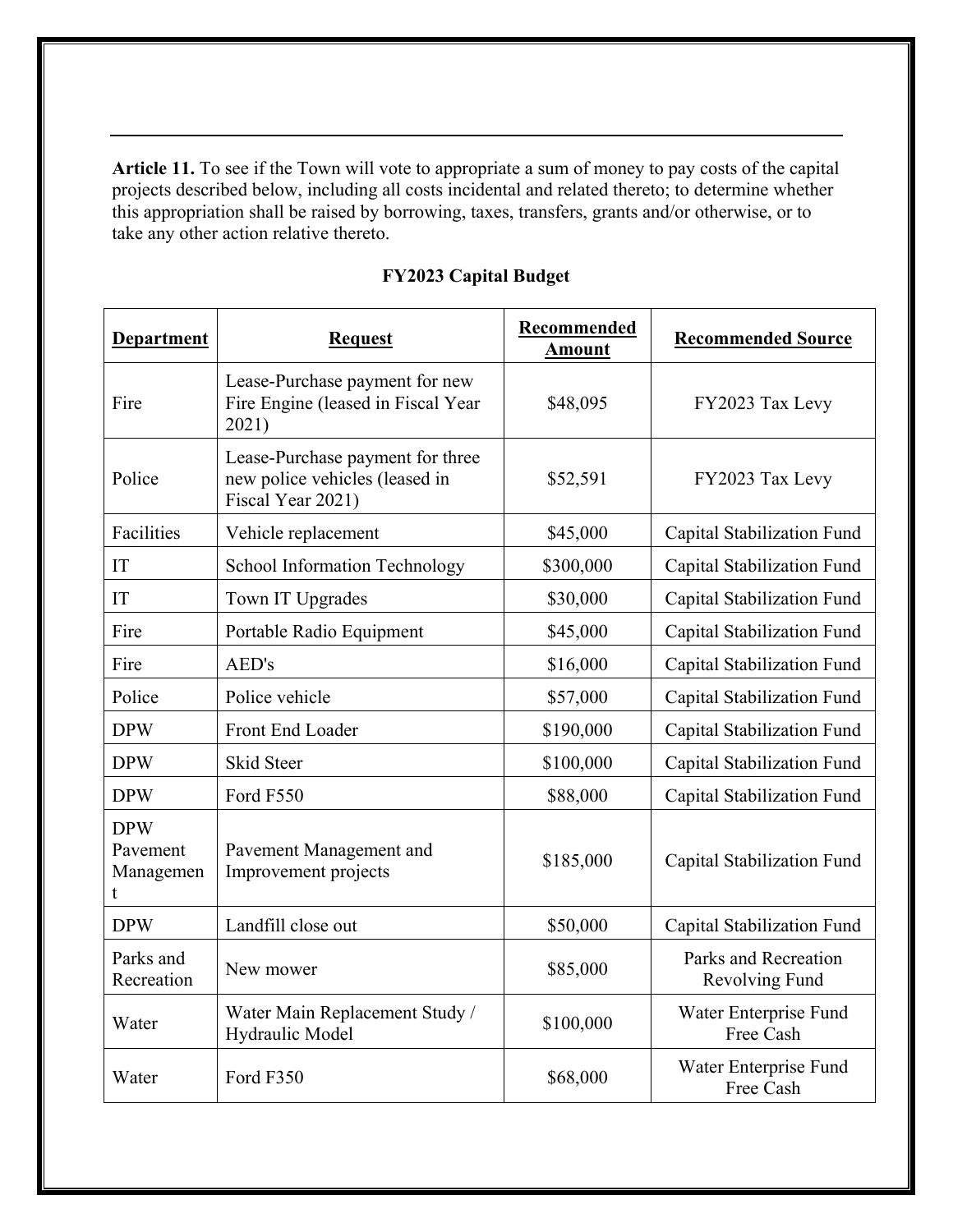|       | <b>Total</b>                                      | \$2,057,686 |                                    |
|-------|---------------------------------------------------|-------------|------------------------------------|
| Sewer | <b>Charles River Interceptor</b><br>Assessment    | \$50,000    | Sewer Enterprise Fund<br>Free Cash |
| Sewer | <b>Wastewater Treatment Plant</b><br>Improvements | \$148,000   | Sewer Enterprise Fund<br>Free Cash |
| Sewer | <b>SCADA</b> Improvements                         | \$100,000   | Sewer Enterprise Fund<br>Free Cash |
| Sewer | <b>I&amp;I</b> Assessment                         | \$100,000   | Sewer Enterprise Fund<br>Free Cash |
| Water | Water Main Replacement<br>Engineering             | \$100,000   | Water Enterprise Fund<br>Free Cash |
| Water | <b>SCADA</b> Improvements                         | \$100,000   | Water Enterprise Fund<br>Free Cash |

# **To be funded by:**

|                                     | Total | \$2,057,686 |
|-------------------------------------|-------|-------------|
| Sewer Enterprise Free Cash          |       | \$398,000   |
| Water Enterprise Free Cash          |       | \$368,000   |
| Parks and Recreation Revolving Fund |       | \$85,000    |
| Capital Stabilization Fund          |       | \$1,106,000 |
| FY2023 Tax Levy                     |       | \$100,686   |
|                                     |       |             |

Or do or act anything in relation thereto

**(Capital Budget Committee / Parks and Recreation Commission / Board of Water and Sewerage)**

# *TWO-THIRDS VOTE REQUIRED*

**Article 12.** To see if the Town will vote to raise, appropriate, or transfer from available funds the sum of money for the Water Enterprise Fund and the Sewer Enterprise Fund as follows, or do or act anything in relation thereto.

Water Enterprise Fund Direct Costs: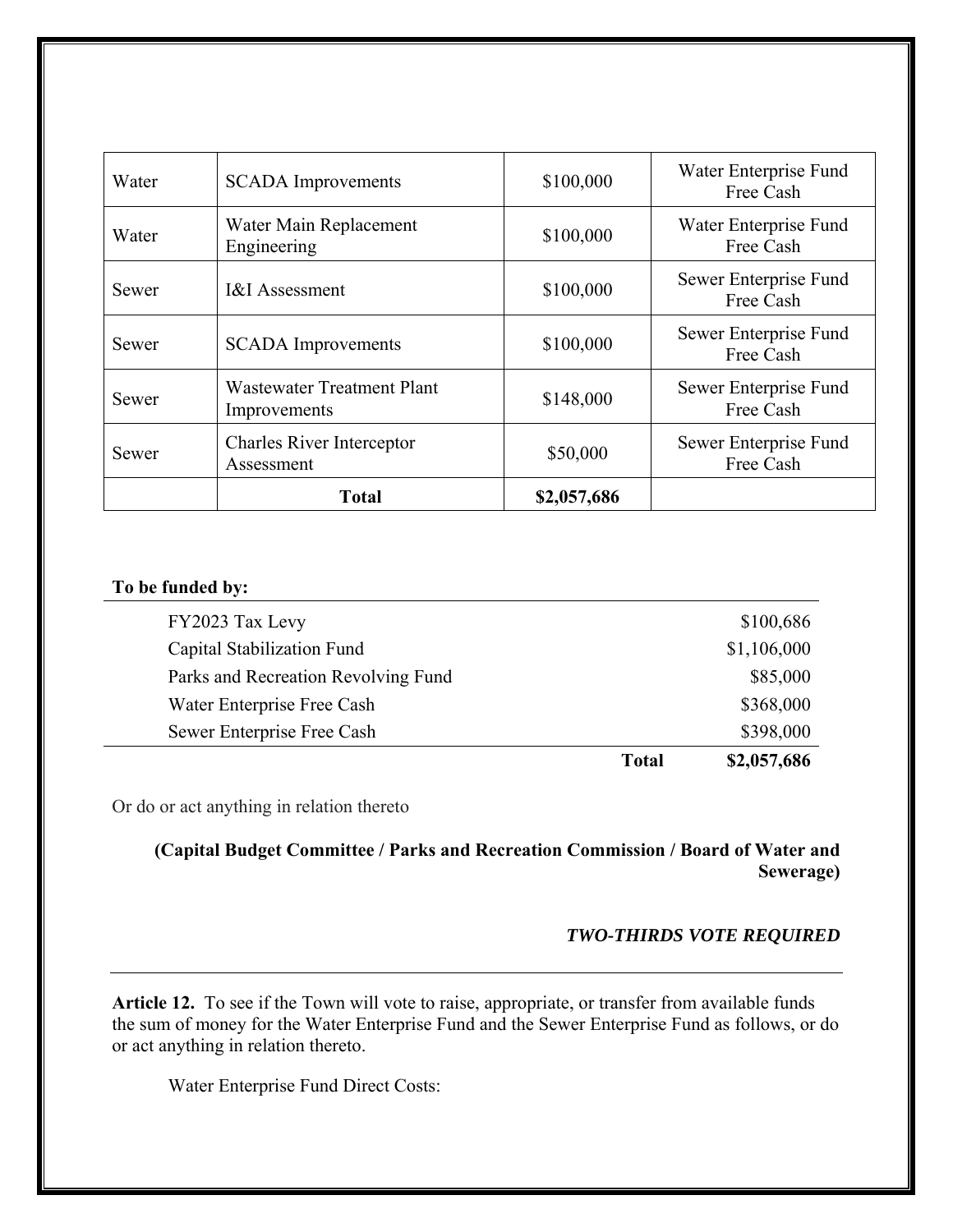| <b>Expense</b>                | FY2023 Amount |
|-------------------------------|---------------|
| <b>Salaries</b>               | \$488,831     |
| Operations                    | \$569,320     |
| <b>Emergency Reserve Fund</b> | \$50,000      |
| Capital Outlay                | \$368,000     |
| <b>Total</b>                  | \$1,476,151   |

Water Enterprise Fund Indirect Costs:

| <b>Expense</b>                                                | <b>FY2023 Amount</b> |
|---------------------------------------------------------------|----------------------|
| Debt Service                                                  | \$1,422,013          |
| Salaries, Benefits, Facilities, OPEB and other indirect costs | \$403,614            |
| Total                                                         | \$1,825,627          |

# **Water Enterprise Fund Total: \$3,301,778**

Sewer Enterprise Fund Direct Costs:

| <b>Expense</b>                | FY2023 Amount |
|-------------------------------|---------------|
| Salaries                      | \$338,433     |
| Operations                    | \$935,030     |
| <b>Emergency Reserve Fund</b> | \$50,000      |
| Infiltration and Inflow       | \$50,000      |
| Capital Outlay                | \$398,000     |
| <b>Total</b>                  | \$1,771,463   |

Sewer Enterprise Fund Indirect Costs:

| <b>Expense</b>                                           | <b>FY2023 Amount</b> |
|----------------------------------------------------------|----------------------|
| Debt Service                                             | \$147,863            |
| Salaries, Benefits, Facilities, and other indirect costs | \$324,790            |
| <b>Total</b>                                             | \$472,693            |

# **Sewer Enterprise Fund total: \$2,244,116**

And further that the above listed appropriations be funded as follows:

| Water Fees for Service (User Fees) | \$2,925,931 |
|------------------------------------|-------------|
| Water Available Funds              | \$7,847     |
| Water Free Cash                    | \$368,000   |
| <b>Water Enterprise Fund Total</b> | \$3,301,778 |
| Sewer Fees for Service (User Fees) | \$1,841,435 |
| Sewer Available Funds              | \$4,681     |
| Sewer Free Cash                    | \$398,000   |
|                                    |             |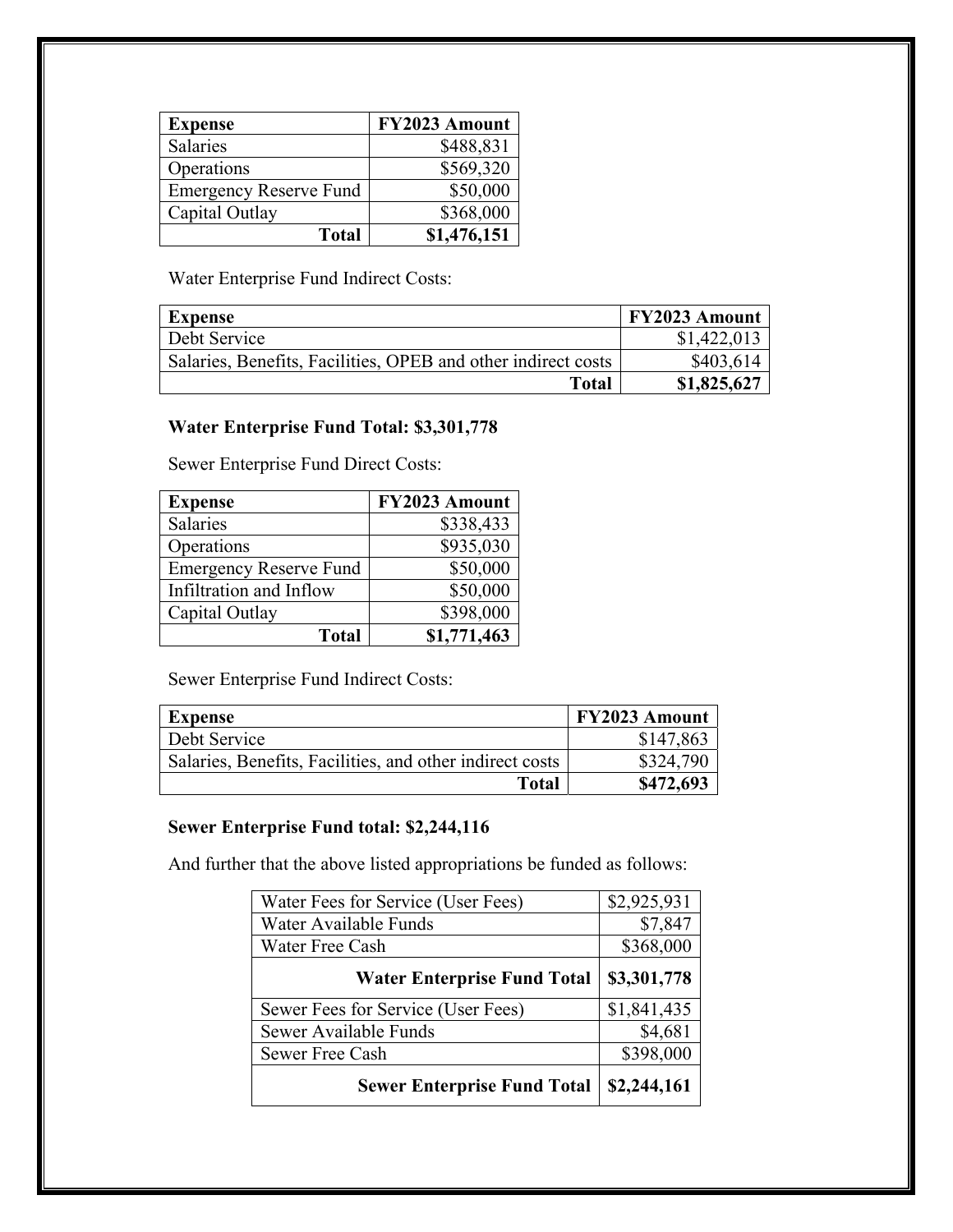# **Water and Sewer Enterprise Funds Total \$5,545,894**

# **(Water and Sewer Board/DPW Director)**

**Article 13.** To see if the Town will vote to raise and appropriate, transfer from FY2022 available funds, or otherwise provide a sum of money for the purpose of paying the prior year bills incurred in Fiscal Year 2019 in the amount of \$250.00, in Fiscal Year 2020 in the amounts of \$868.00, \$424.00, and \$65.00, and in Fiscal Year 2021 in the amounts of \$895.53, \$1,137.50, and \$1,114.75 or do or act anything in relation thereto

> **(Board of Selectmen)** *Four- Fifths Vote Required*

### **Article 14. New School Building Committee Bylaw**

### **(Board of Selectmen/School Committee)**

**Article 15.** To see if the Town will vote to propose amendments to the Town Charter, to be submitted to the voters at the next annual town meeting for the election of officers, for their approval pursuant to the Home Rule Procedures Act, G.L. Chapter 43B, Sections 10 and 11, as follows:

Amend Article 3 The Board of Selectmen: Caption: Change "The Board of Selectmen" to "The Select Board"

Section 3-1 Size, term, election, vacancies: Change "Board of Selectmen" to "Select Board" and "Selectmen" to "Select Board Member"

Section 3-2 Powers and Duties Change "Board of Selectmen" to "Select Board"

Section 3-3 Appointments Change "The Board of Selectmen" and "Selectmen" to "Select Board"

Section 3-4 Fiscal Procedures Change "The Selectmen" to "The Select Board"

Amend Article 4 The Town Administrator Section 4-1 Duties and Responsibilities Change "Board of Selectmen" and "Selectmen" to "Select Board"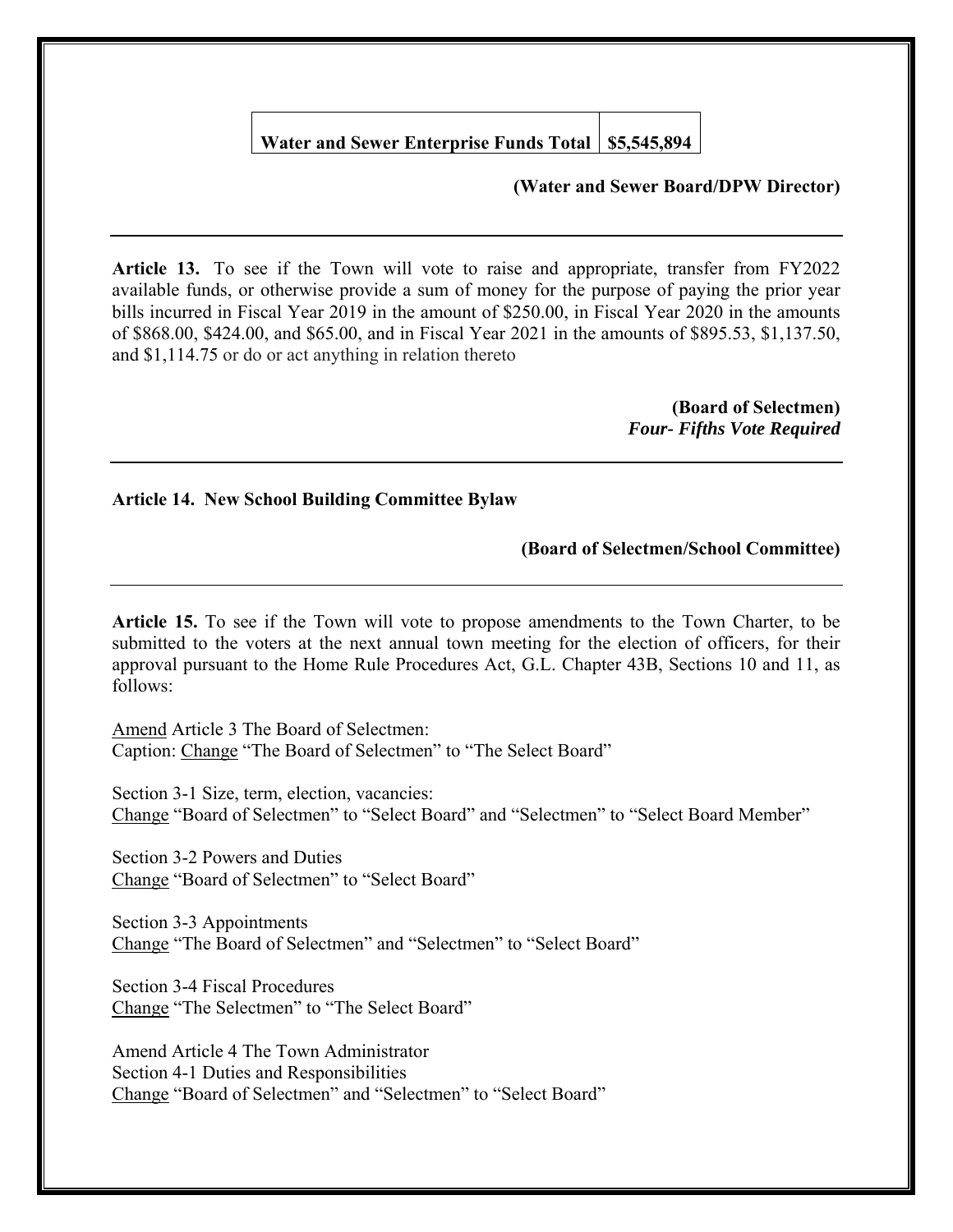Section 4-2 Restriction on former Selectmen taking position of Town Administrator Change "Selectmen" to "Select Board Member" in caption and "Selectmen/Selectman" to "Select Board Member" in body of section

Amend Article 10 General Provisions Section 10-1 Definitions, Delete: "Selectmen shall mean the Board of Selectmen"

Section 10-7 Continuity of government Change "The Board of Selectmen" to "Select Board" and "Selectmen"/"Selectman" to "Select Board Member"

Amend all other Articles and Sections to Change "Board of Selectmen" and/or "Selectmen" to "Select Board"

Or do or act anything in relation thereto.

# **(Board of Selectmen)**

**Article 16.** To see if the Town will vote to amend the Medfield Town Code Chapter 300 Zoning Attachment 1 Table of Use Regulations, by adding the new section **in bold** as follows:

|                          | <b>Use</b>                                                            | A | RE | <b>RT</b> | RS                               | RU | B         | <b>B</b>  |    |
|--------------------------|-----------------------------------------------------------------------|---|----|-----------|----------------------------------|----|-----------|-----------|----|
|                          | <b>Public, Semi-Public/Institutional</b>                              |   |    |           |                                  |    |           |           |    |
| <b>PROPOSED</b><br>2.2.a | Community facility for the<br>distribution of food and<br>necessities |   |    |           | SPPB   SPPB   SPPB   SPPB   SPPB |    | <b>PB</b> | <b>PB</b> | PR |

Or do or act anything in relation thereto.

# **(Planning Board)**

**Article 17**: To see if the Town of Medfield will vote to amend the Town of Medfield Zoning Map, adopted pursuant to Medfield Town Code Chapter 300, Zoning, Section 3.2, by: 1.) locating new Well 3A and adding the 2,000 linear foot dimension as defined by Medfield Zoning Bylaw Article 16.2 definition of Well Protection District and 400' public well or wellpoint no construction radius per § 300-16.5; and 2.) fixing a display error so that the boundary of the Well Protection District coincides with the 2,000 linear foot dimension as defined by Medfield Zoning Bylaw Article 16.2 definition of Well Protection District or do or act anything in relation thereto.

# **(Planning Board)**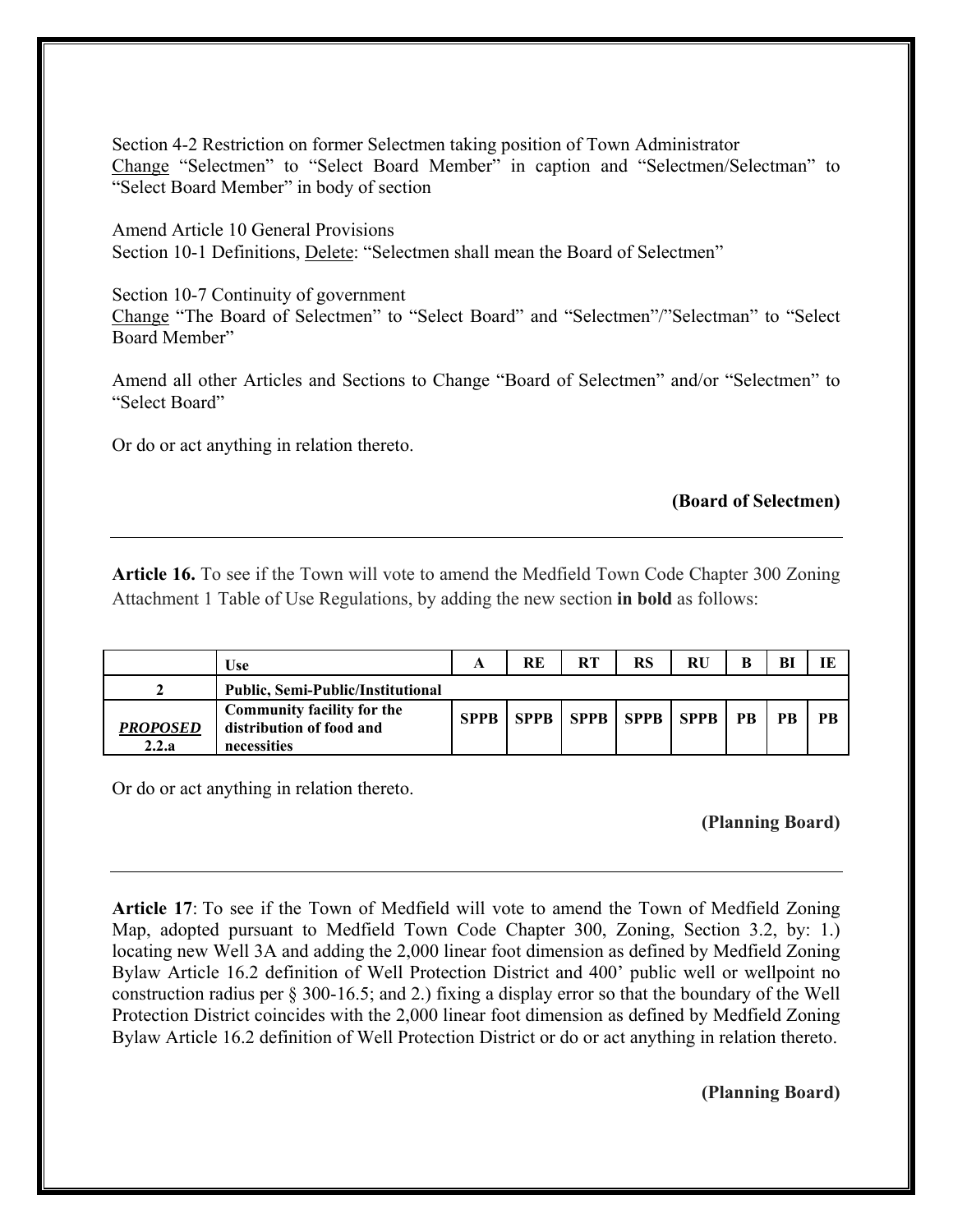**Article 18:** To see if the Town will vote to appropriate and/or transfer from available funds, the Municipal Buildings Capital Stabilization Fund, or otherwise, an amount of money to be expended under the direction of the School Building Committee for paying the costs of a feasibility study including, but not limited to, public outreach, obtaining soil borings, topographical studies, land surveys, wetlands surveys, preliminary site development plans, schematic designs, architectural and engineering designs, cost estimates, and construction alternatives, and any incidental or related services, for the addition and/or renovation to or replacement of the Dale Street Elementary School, located at 45 Adams Street, Medfield, MA 02052 or do or act anything in relation thereto.

#### **(Board of Selectmen/School Committee)**

### **TWO-THIRDS VOTE REQUIRED**

**Article 19.** To see if the Town will vote to raise and appropriate and/or transfer from available funds a sum of money for the costs associated with the preparation of an Open Space and Recreation Plan or do or act anything in relation thereto.

## **(Conservation Commission)**

**Article 20**. To see if the Town will vote to amend the Code of the Town of Medfield to amend Chapter 100, Animals as follows:

Insert a new sentence at the end of section 100-5 Restraint of Dogs:

At the following locations, all dogs shall be effectively restrained by a leash:

A. Within the Core Campus of the Medfield State Hospital

or do or act anything in relation thereto.

#### **(Board of Selectmen)**

**Article 21.** To amend existing or proposed Town Permanent Planning and Building Bylaw, and/or any proposed School Building Project bylaw, to include a requirement that at least one